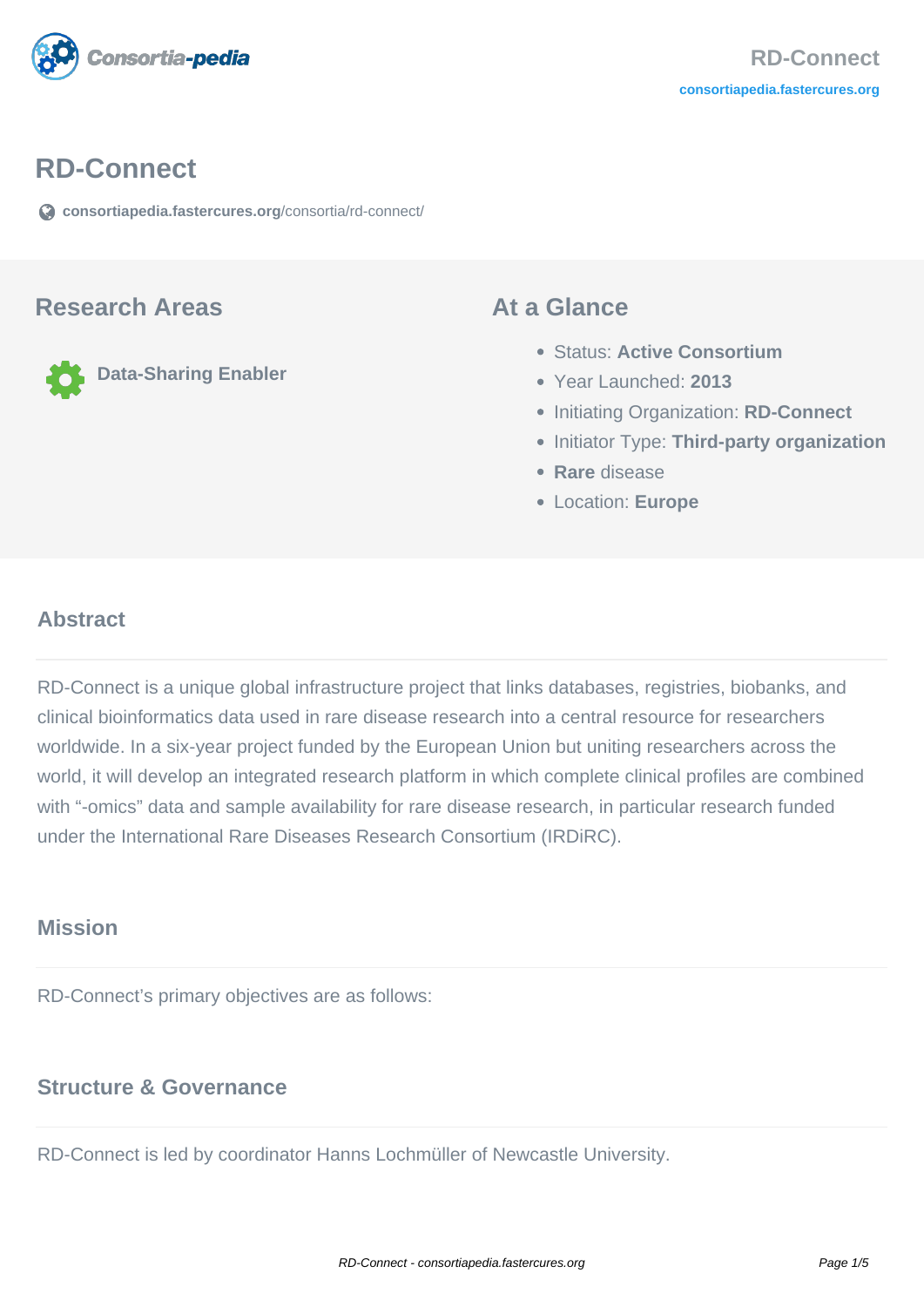

 The project's Governing Board, consisting of one representative from each partner institution, is responsible for setting annual objectives and policy in accordance with the rules of the EC contract. The Governing Board provides legal and strategic oversight and ratifies any necessary changes to the consortium and workplan.

 For operational management, the coordinator is supported by the Executive Management Committee and the coordination team in Newcastle.

# **Patent Engagement**

The Patient Advisory Council (PAC) examines ethical, social, and participatory questions linked to research taking place in the context of RD-Connect, NeurOmics, and EURenOmics. This will ensure that all project activities have a patient-centric approach throughout. EURORDIS coordinates activities in respective projects with the PAC as well as invites its patient representatives to meetings and discussions.

 Issues, concerns, or dilemmas brought forth by the PAC are addressed by the Rare Disease Patient and Ethics Council (RD-PEC) as well as all project partners. The PAC is composed of a multidisciplinary group of patients, parents, representatives of patients' organizations, clinicians, legal academics, sociologists, scientists, and ethicists.

## **Data Sharing**

All data- and material-sharing agreements should be ethically robust and mindful of the responsibilities owed to the donors to make best ethical use of the samples and data consistent with their consent. The international charter of principles for sharing biospecimens and data provides guidance for effective legally and ethically grounded sharing and can be found on the RD-Connect website.

The charter is inspired by the following principles:

# **Links/Social Media Feed**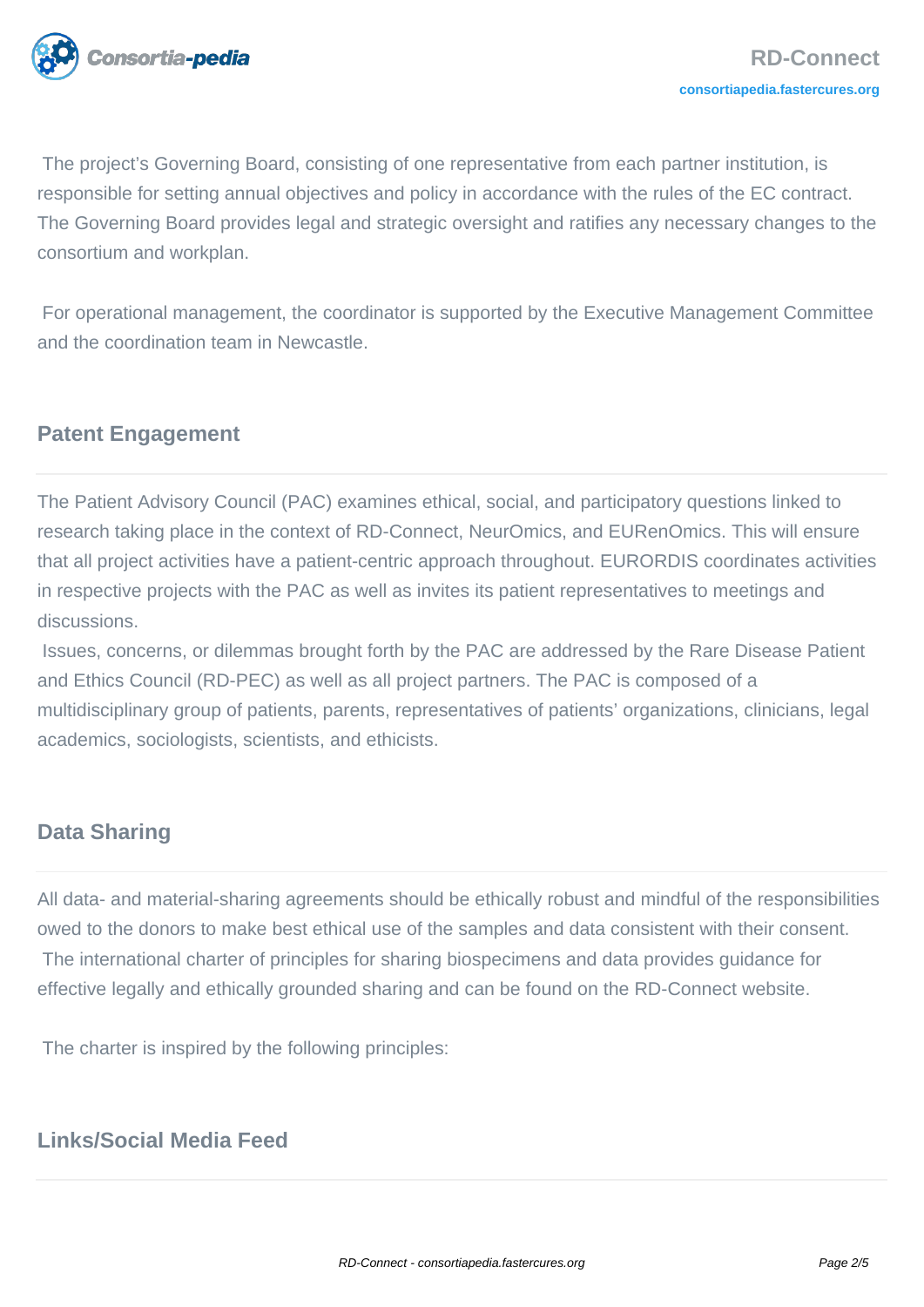

Twitter <https://twitter.com/ConnectRD> Homepage <http://rd-connect.eu/>

# **Points of Contact**

RD-Connect Coordination Team Institute of Genetic Medicine University of Newcastle upon Tyne International Centre for Life Newcastle upon Tyne NE1 3BZ United Kingdom Emma Heslop (Project Manager) phone: +44 191 241 8621 fax: +44 191 241 8770 email: [emma.heslop@ncl.ac.uk](mailto:emma.heslop@ncl.ac.uk)

# **Sponsors & Partners**

Aix-Marseille University Medical School Association Francaise contre les Myopathies Banco Nacional de ADN-University of Salamanca CARE4RARE Centro de Investigacion Biomedica En Red de Enfermedades Raras (CIBERER) Centro Nacional de Analisis Genomico Centro Nacional de Investigaciones Oncologicas Charles University Children's National Medical Center Consiglio Nazionale delle Ricerche **EuroBioBank** European Bioinformatics Institute European HD Network European Organisation for Rare Diseases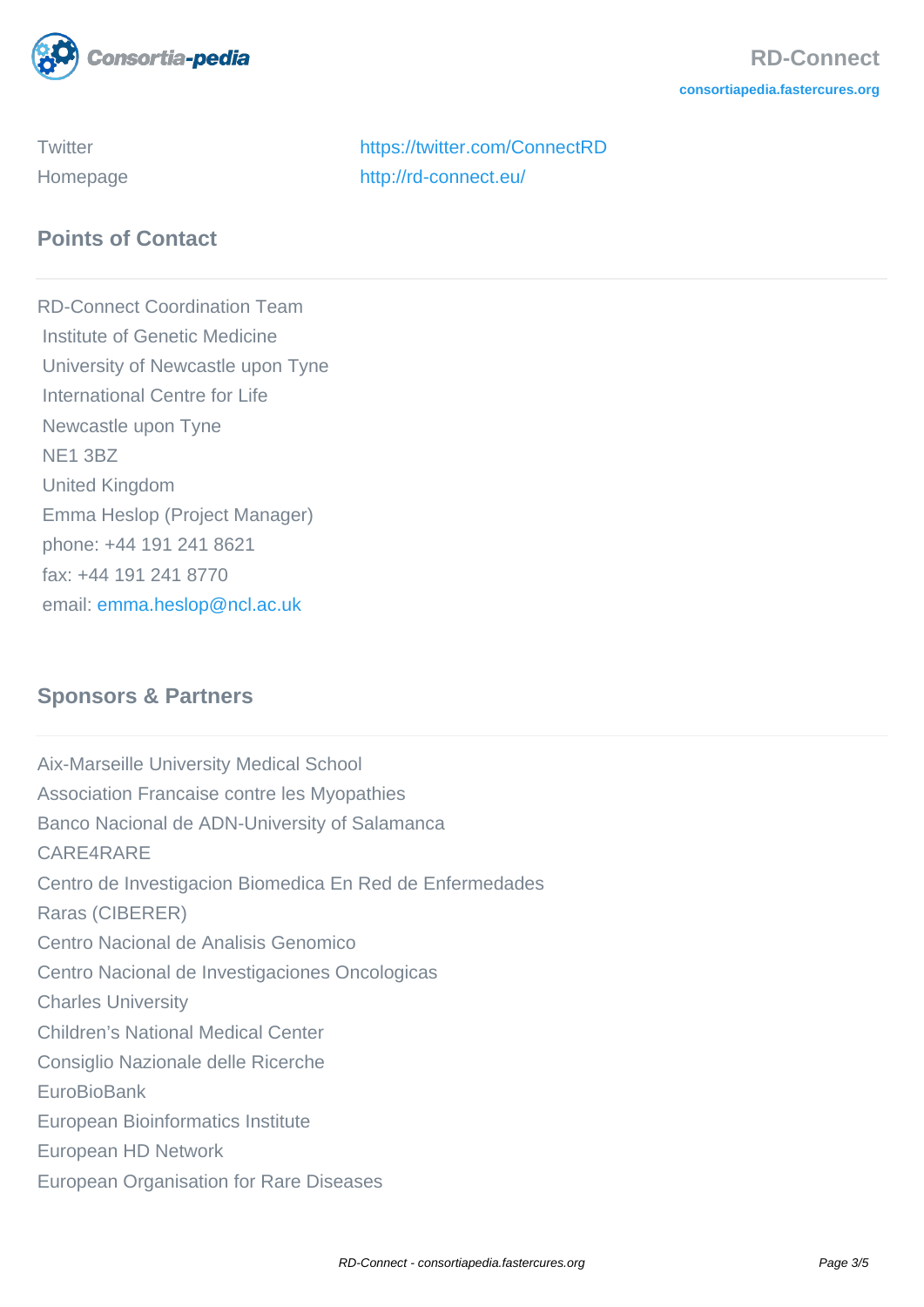

Finovatis Fondation maladies rares Fondazione Telethon Foundation for Research and Technology – Hellas Genzyme Europe BV Glaxo SmithKline Innolyst, Inc. Patient Crossroads Institut d'Investigacions Biomediques August Pi I Sunyer Institute of Molecular Genetics and Genetic Engineering University of Belgrade Instituto de Salud Carlos III Interactive Biosoftware Istituto Superiore di Sanita Karolinska Institutet Leiden University Medical Center **LYSOGENE** Medical University of Graz Murdoch University National Center for Neurlogy & Psychiatry National Institute of Environmental Health National Institutes of Health, Office of Rare Diseases Research NGRL Manchester Office of Population Health Genomics Orphan Europe Recordati Group **Orphanet** PhenoTips Telethon Network of Genetic Biobanks University Hospital of Ulm University Medical Center Groningen University of Aveiro University of Gottingen University of Leicester University of Malta University of Newcastle upon Tyne University of Paris Diderot – Paris 7 University of Patras